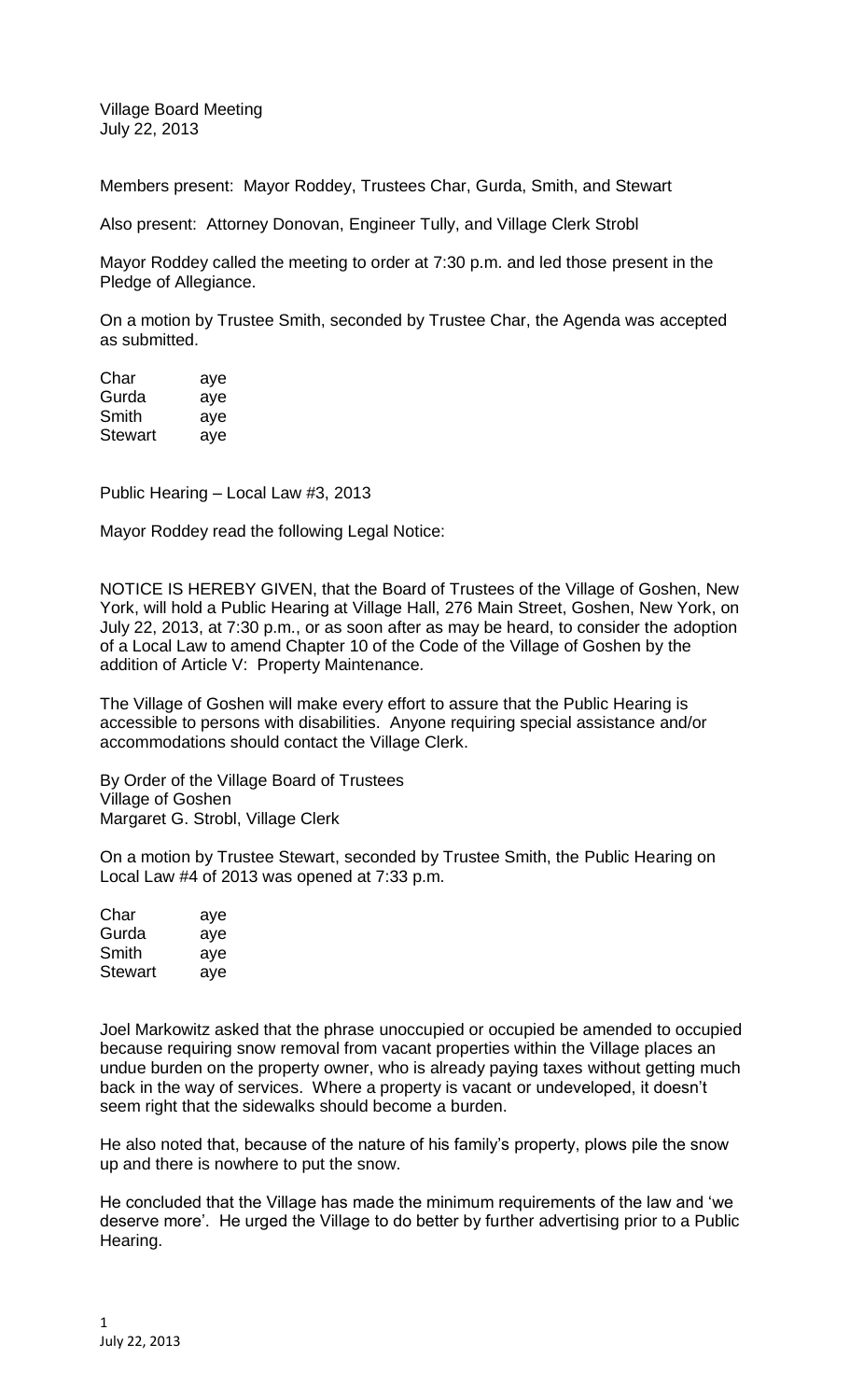Reynell Andrews asked why the Law was needed when the current code covers removal of snow and ice already, under section 42-59.

It was explained that the proposed Law would provide a better method for enforcement.

Mr. Andrews asked if the section of the code had been tested as it has been in the code book for many years. He also noted that the 15-day period to remove snow was too long, and that the snow should be cleared within 24 hours.

Chris McClelland asked if compliance was a landlord's job or a tenant's.

Attorney Donovan explained that the Village could cite both if a case arose.

On a motion by Trustee Char, seconded by Trustee Smith, the Public Hearing was closed at 7:48 p.m.

| Char           | aye |
|----------------|-----|
| Gurda          | aye |
| Smith          | aye |
| <b>Stewart</b> | aye |

### **Minutes**

On a motion by Trustee Stewart, seconded by Trustee Char, the Minutes of the July 8, 2013 Village Board Meeting were accepted as submitted.

| Char           | aye |
|----------------|-----|
| Gurda          | aye |
| Smith          | aye |
| <b>Stewart</b> | aye |

On a motion by Trustee Char, seconded by Trustee Gurda, the Minutes of the July 15, 2013 Village Board Work Session were accepted as submitted.

| Char           | aye |
|----------------|-----|
| Gurda          | aye |
| Smith          | aye |
| <b>Stewart</b> | aye |

### **Communications**

Mayor Roddey read a letter from Steven Esposito, RLA, representing Beverage Plus, requesting a Conditional Certificate of Occupancy and listing non-public improvement cost estimates.

The Village Board hereby approves a cash Performance Bond, in the amount of \$23,769, for Beverage Plus, 112-12-6, for a Conditional Certificate of Occupancy. It is agreed that the work will be completed on or before September 6, 2013 to avoid revocation of the Certificate of Occupancy.

The foregoing was moved by Trustee Char, and seconded by Trustee Smith.

| Char    | aye |
|---------|-----|
| Gurda   | aye |
| Smith   | aye |
| Stewart | aye |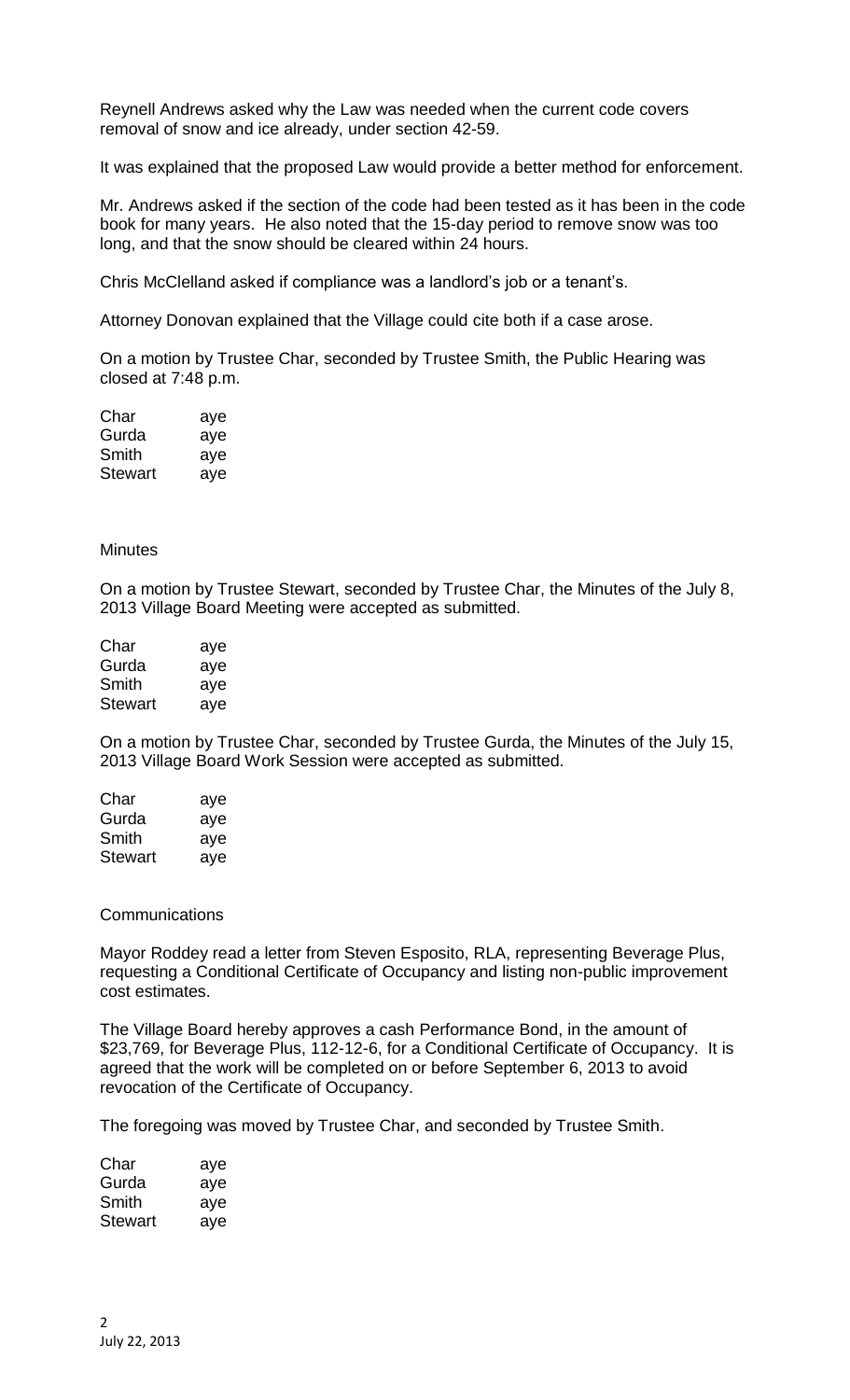## Items of Business

On a motion by Trustee Char, seconded by Trustee Smith, the Village Board of the Village of Goshen, as lead agency, hereby issues a negative declaration pursuant to the applicable provisions of the State Environmental Quality Review Act, set forth at 6NYCRR Part 617 *et seq.,* in the action: adoption of Local Law #4 of 2013.

| Char           | aye |
|----------------|-----|
| Gurda          | aye |
| Smith          | aye |
| <b>Stewart</b> | aye |

On a motion by Trustee Smith, seconded by Trustee Char, the Board of Trustees of the Village of Goshen hereby adopts Local Law #4 of 2013, a Local Law to amend Chapter 10 of the Code of the Village of Goshen by the addition of Article V: Property Maintenance.

| Char    | aye |
|---------|-----|
| Gurda   | aye |
| Smith   | aye |
| Stewart | aye |

On a motion by Trustee Stewart, seconded by Trustee Gurda, bills as examined by members of the Board were approved in accordance with Abstract 2013/2014 number 3, check numbers 5723 through 5797, for a total of \$443,881.17.

| Char           | aye |
|----------------|-----|
| Gurda          | aye |
| Smith          | aye |
| <b>Stewart</b> | aye |

On a motion by Trustee Gurda, seconded by Trustee Char, Cynthia Cecconello is hereby authorized to attend the New York Rural Water Association Laboratory Seminar, to be held September 5, 2013, at the Ramada Inn in Fishkill NY. The total cost of this seminar is \$75.00 and the NYS DOH/DEC is expected to grant 6 contact hours toward recertification.

| Char           | aye |
|----------------|-----|
| Gurda          | aye |
| Smith          | aye |
| <b>Stewart</b> | aye |

#### Mayor/Trustee Comments

Trustee Gurda reported that crews repaired a 6" water main break on Webster Avenue, and that Prospect reservoir is -6" with the Green Hill pump on.

Mayor Roddey read a memorandum from the Hon. Rory K. Brady, informing the Board that effective September 4, 2013, the Village of Goshen Court will be moving to a late afternoon, early evening court calendar. Judge Brady cited efficiency, accessibility and safety as the chief reasons for the change.

Mayor Roddey announced that the Harriman Fountain rededication will be held July 27<sup>th</sup> at 11:00 a.m., and commended Goshen Restoration for the success of their project.